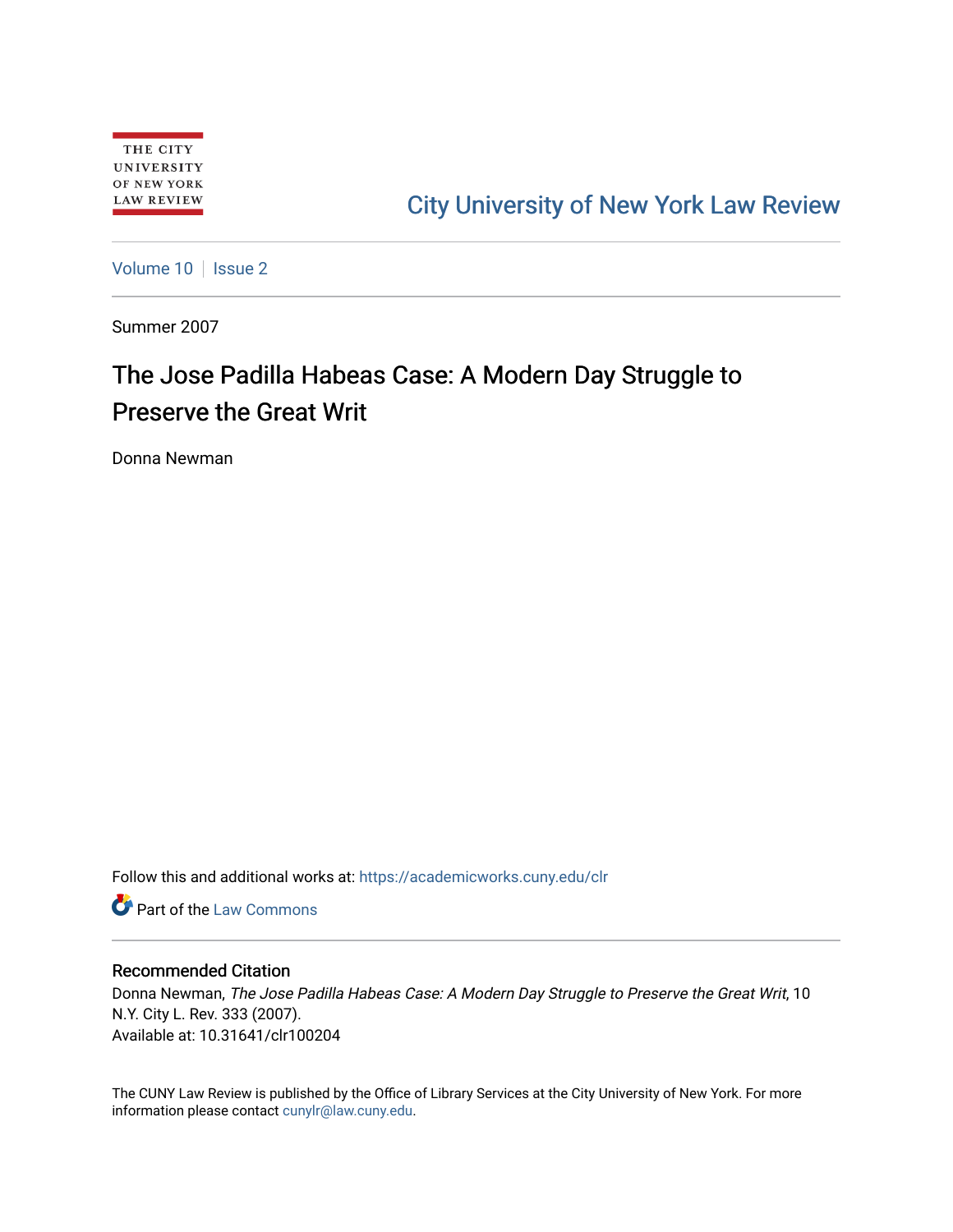### **THE JOSE PADILLA HABEAS CASE: A MODERN DAY STRUGGLE TO PRESERVE THE GREAT WRIT**

#### *Donna Newman\**

Thank you very much for having me here today. The real fight, the heart of the fight in the *Jose Padilla* case<sup>1</sup> was a fight against the administration's attempt to diminish the great writ the writ of habeas corpus. It was a fight to establish that no one, not even the President, is above the law—that not even the President can detain an American citizen indefinitely without bringing a charge.

Mr. Padilla, as many of you may know from the news, is currently standing trial in Florida.<sup>2</sup> That is a criminal trial. That case has nothing directly to do with the case in which I represented Mr. Padilla, although the prosecution was the remedy I sought. I represented Mr. Padilla in his habeas corpus petition against the government in which we asserted that Mr. Padilla was being held contrary to his constitutional rights because he was being detained without being charged with a crime. We therefore sought either his release or his being charged with a crime for which he would have the opportunity to stand trial.

In May 2002, Mr. Padilla was arrested at Chicago Airport on a material witness warrant<sup>3</sup> issued from the Southern District of New York demanding his appearance and testimony before the grand jury sitting within that district. I was appointed by a judge sitting in the Southern District to represent Mr. Padilla.

<sup>\*</sup> Opened her own practice in 1991 and maintains offices in New York and New Jersey. She predominately practices in federal court, specializing in representing criminal defendants before district courts and courts of appeals. She has represented over 500 clients in matters ranging from simple fraud to complex security fraud and

 $1$  Jose Padilla, one of the first Americans seized on U.S. soil designated an "enemy combatant," was accused of planning to detonate a radioactive "dirty bomb." *Rumsfeld v. Padilla*, 542 U.S. 426, 451 (2004) (denying petition for habeas corpus based on jurisdictional grounds); *see* Abby Goodnough & Scott Shane, *Padilla Is Guilty on All Charges in Terror Trial*, N.Y. TIMES, Aug. 17, 2007, at A1 (commenting on how trial charges were not related to allegations that Padilla was planning to detonate a "dirty bomb").

<sup>2</sup> *United States v. Hassoun, No. 04-6001 (*S.D. Fla Aug. 16, 2007), *available at* http/ fl1.findlaw.com/news.findlaw.com/cnn/docs/padilla/uspad81707juryverdict1.gif (noting a jury conviction for criminal terrorism related charges). <sup>3</sup> 18 U.S.C. § 3144.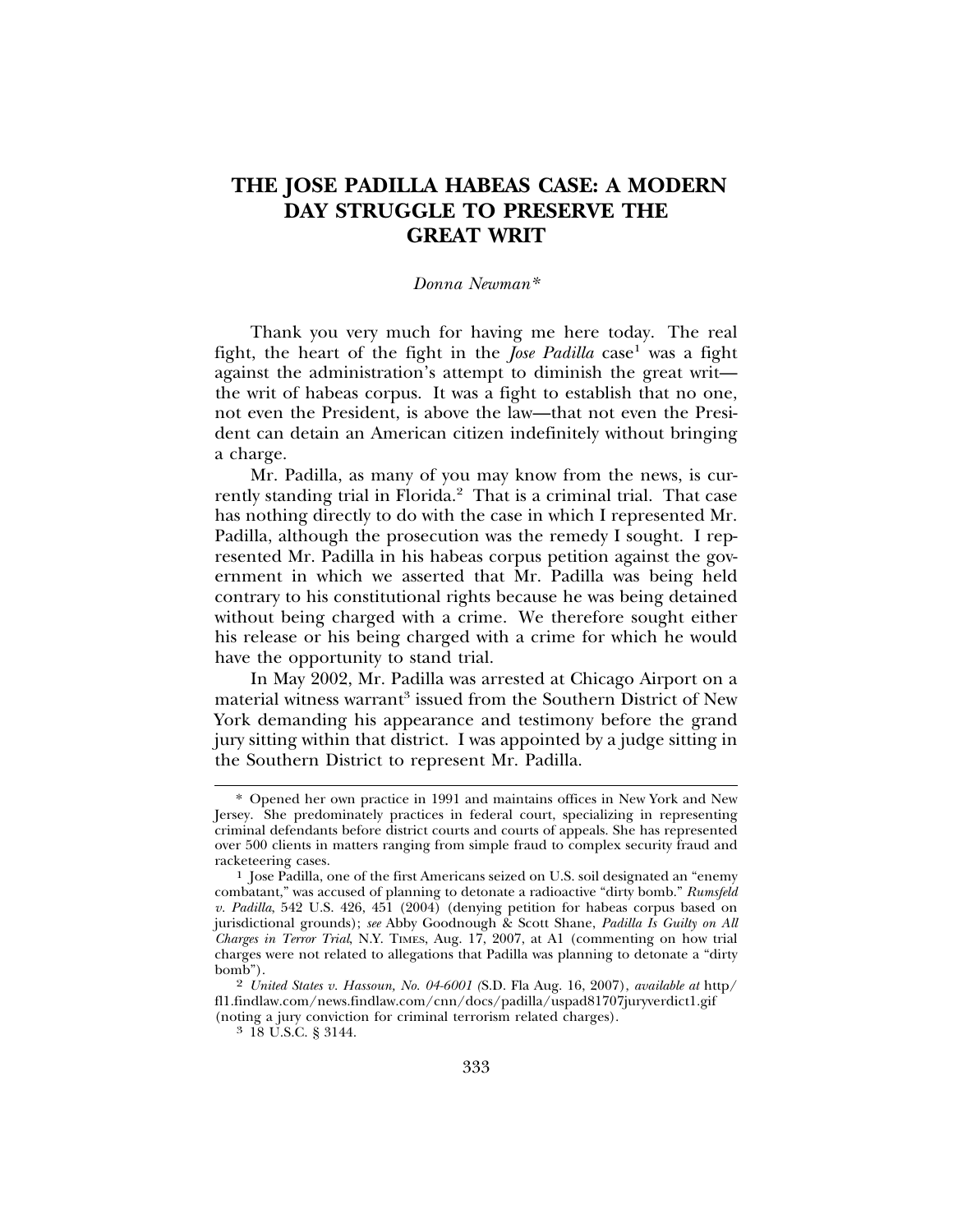A material witness is an individual whom the government believes has information about an investigation and the government issues the warrant to compel the witness' testimony and to keep the individual in jail until he testifies before the grand jury.<sup>4</sup> However, about a month after his arrest as a material witness, the government became frustrated with the process and decided to take a more radical step to assure their receipt of information from Mr. Padilla.

On June 9, 2002, President Bush declared Mr. Padilla to be an "enemy combatant." The government used that designation to circumvent the grand jury process, in fact all process, in fact the Constitution. Rather then charge Mr. Padilla with a crime which would mean certain Constitutional rights would kick-in, such as the right to have a grand jury pass on an indictment, the right to a speedy trial, etc., the government asserted that by declaring Mr. Padilla an enemy combatant, he had no rights. In short, they claimed, the military had a right to detain Padilla indefinitely, not charge him with a crime, interrogate him, deprive him of access to counsel, and to keep him in solitary confinement. And that is exactly what they did from June 2002 until April 2004.

Their legal analysis was flawed. They distorted international law, they distorted American case law from World War II and the very term "enemy combatant" was invented.<sup>5</sup> In any event, the term was misapplied to the Padilla situation.

I began by saying the *Padilla* case was about the great writ because it was a case in which we questioned the President's authority to detain an American citizen seized on American soil indefinitely without a charge. History, as you know, repeats itself.

In 1627 Charles I imprisoned five knights,<sup>6</sup> one of whom was Sir Thomas Darnel.7 The knights' offense was their refusal to pay

<sup>4</sup> *Id*.

<sup>5</sup> DEPUTY SEC'Y OF DEF. DEP'T OF DEF. COMBATANT STATUS REVIEW TRIBUNAL PRO-CESS 1 (2006), *available at* http://www.defenselink.mul/news/Aug2006/d20060809 CSRTProcedures.pdf. The Department of Defense defines an enemy combatant as:

<sup>[</sup>A]n individual who was part of our supporting Tailban or al Qaida forces, or associated forces that are engaged in hostilities against the United States or its coalition partners. This includes any person who has committed a belligerent act or has directly supported hostilities in aid of enemy armed forces.

*Id.*

<sup>6</sup> *See* J.S. Guy, *The Origins of the Petition of Right Reconsidered*, 25 HIST. J. 289, 291 (1982) (Hereinafter *The Origins of the Petition*); *see generally J.H. Baker*, 6 THE OXFORD HISTORY OF THE LAWS OF ENGLAND 94 (2003).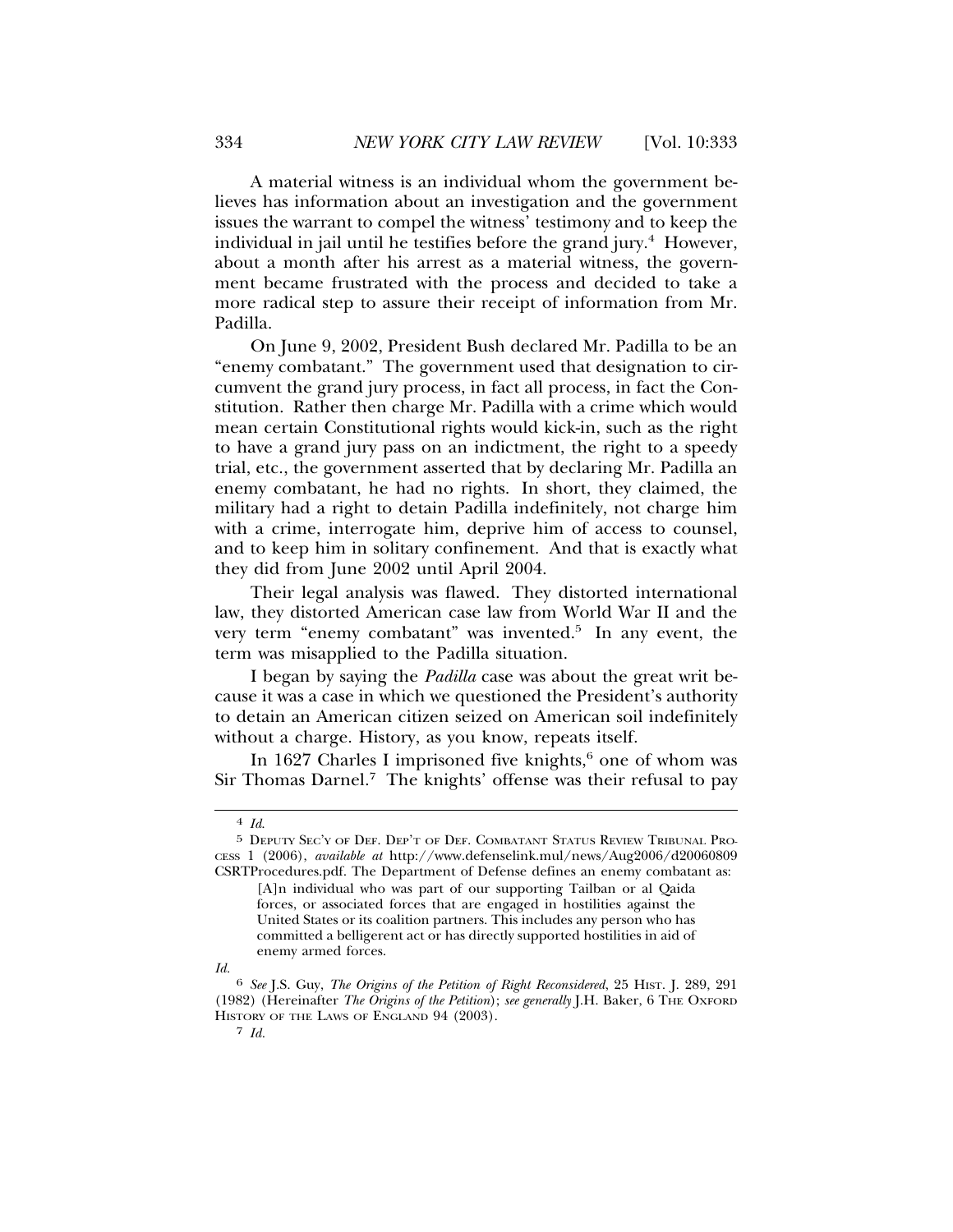the taxes the King imposed to finance his war. Sir Darnel and his cohorts refused to pay the tax to voice opposition to the King's war against France and Spain.8 The King, clearly unhappy with this demonstration of opposition, claimed a right by "my special command," "as a matter of state," to imprison the knights without charging them with an offense.9 The Attorney General provided the legal basis (sound familiar?) and emphasized that the Crown had an overriding interest in protecting the people from a conspiracy that threatened the common good.10 Therefore, he claimed he was within his right to imprison these knights. No judge, not even Parliament, he claimed, could intervene with the Crown's actions.11 Eventually, the King released the knights. Parliament, however, did not let things rest (I guess Parliament was more outraged at the treatment of their citizens than Congress today). They passed the Petition of Rights, which prohibited the arrest and detention of somebody without a charge because such an action violated the very essential right of due process that was guaranteed by the Magna Carta.12 The essentials of the Petition of Rights were codified a half a century later in the Habeas Corpus Act of 1679, which guaranteed the right to contest detention by a sovereign.<sup>13</sup>

The Founding Fathers were keenly aware of the dangers inherent in sovereign/executive power and sought to guard against it. Alexander Hamilton wrote in the Federalist Papers No. 84, that the most "dangerous engine of arbitrary government" is "confinement of the person by secretly hurrying him to jail where his sufferings are unknown or forgotten."14 Therefore, the Founding Fathers specifically limited the Executive's power and in particular included in the Constitution itself in Article I, Section 9, Clause 2, "the privilege of the writ of habeas corpus shall not be suspended, unless when in . . . Cases of . . . Invasion the public safety may

<sup>8</sup> *Id.* <sup>9</sup> *Darnel's Case*, 3 HOW. ST. TR. 1, 37 (K.B. 1627) (argument of Attorney General Robert Heath).

<sup>10</sup> *Id.* at 45; King Charles I argued that detention without filing charges was legal "by his majesty's special commandment." *See The Origins of the Petition, at 291–93; see also,* Robert S. Walker, THE CONSTITUTIONAL AND LEGAL DEVELOPMENT OF HABEAS CORPUS AS THE WRIT OF LIBERTY 67 (1960); Mark Kishlansky, *Tyranny Denied: Charles I, Attorney General Heath, and the Five Knights Case,* 42 HIST. J, 53, 60 (1999). <sup>11</sup> *Id.*

<sup>12</sup> *See* The Constitution Society, Records Concerning Parliament, http://www.constitution.org/sech/sech\_092.htm (last visited Nov. 1, 2007).

<sup>13</sup> *See Id.* Habeas Corpus Act, http://www.constitution.org/eng/habcorpa.htm

<sup>&</sup>lt;sup>14</sup> The Federalist No. 84, at 438 (Alexander Hamilton) (Beloff ed. 1987) (quoting 1 WILLIAM BLACKSTONE, COMMENTARIES \*136).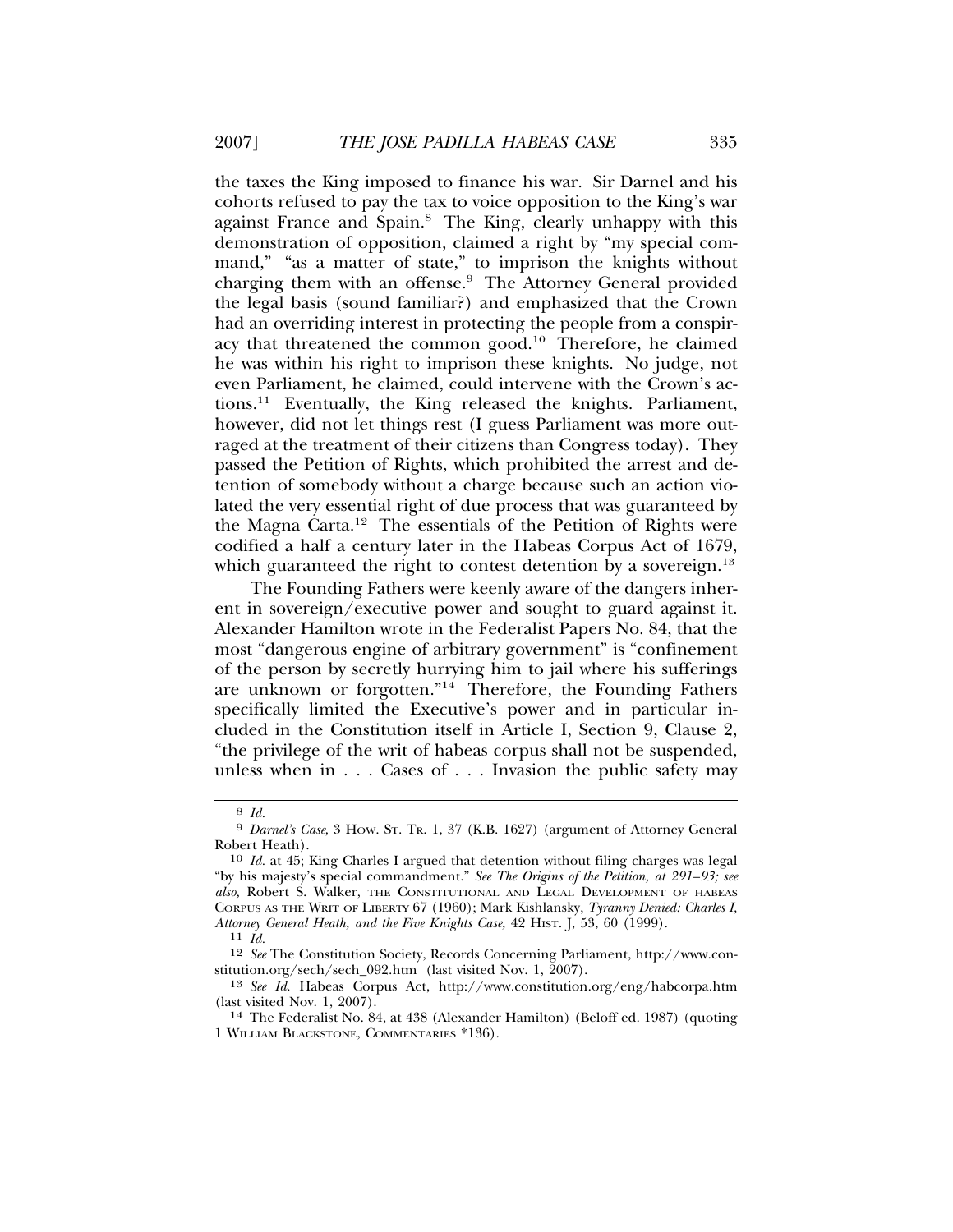require it."15 This occurs only when martial law has been declared. Congress, under a plain reading of the Constitution, I suggest, is the only body which can suspend the great writ.

In the *Padilla* case, the government never admitted to suspending the writ, but their actions speak louder than their denials. What they did was tantamount to suspending the writ as to him. They held Padilla without a charge and said they could hold him at their discretion without a charge. They said he could contest the detention—i.e. file a writ—but of course he was being held incommunicado which made it for all practical purposes impossible for him to file his writ. On top of that, they said his attorney could prosecute his habeas writ but denied him access to the attorney who was representing him. As a final effort to effectively deny him the power to prosecute the writ, they argued that I could not bring the writ on his behalf and insisted this man being held incommunicado, whom I could not see, must sign the writ himself. In short, they attempted to diminish, dilute and effectively eliminate Padilla's right to habeas corpus. At the bottom of their argument, similar to King Charles I, the government claimed they need not answer to anyone.

The Supreme Court disagreed. As then-Justice Sandra Day O'Connor in *Hamdi v. Rumsfeld* stated:

As critical as the government's interests may be in detaining those who actually pose an imminent threat to national security, history and common sense teach us that an unchecked system of detention carries the potential to become a means of oppression and abuse . . . . We reaffirm today the fundamental nature of an [American] citizen's right to be free from involuntary confinement by his own government without due process of law.<sup>16</sup>

The government, as I stated before, finally had to relent. They charged Mr. Padilla with a crime and, as I mentioned before, Mr. Padilla is now on trial in Florida on the charges they brought to trial.17 It is important to recognize that before this occurred, Padilla had to fight for a right which was long established: his right to habeas corpus. It is indeed a chilling thought to envision what would have happened to Padilla had he not been first arrested as a material witness and counsel assigned. Would he have been taken by the military, held incommunicado, and subject to horrific inter-

<sup>15</sup> U.S. CONST. art. 1 §9, cl.2.

<sup>16</sup> *Hamdi v. Rumsfeld*, 542 U.S. 507, 350–51 (2004).

<sup>17</sup> Abby Goodnough & Scott Shane, *Padilla Is Guilty on All Charges in Terror Trial*, N.Y. TIMES, Aug. 17, 2007, at A1.